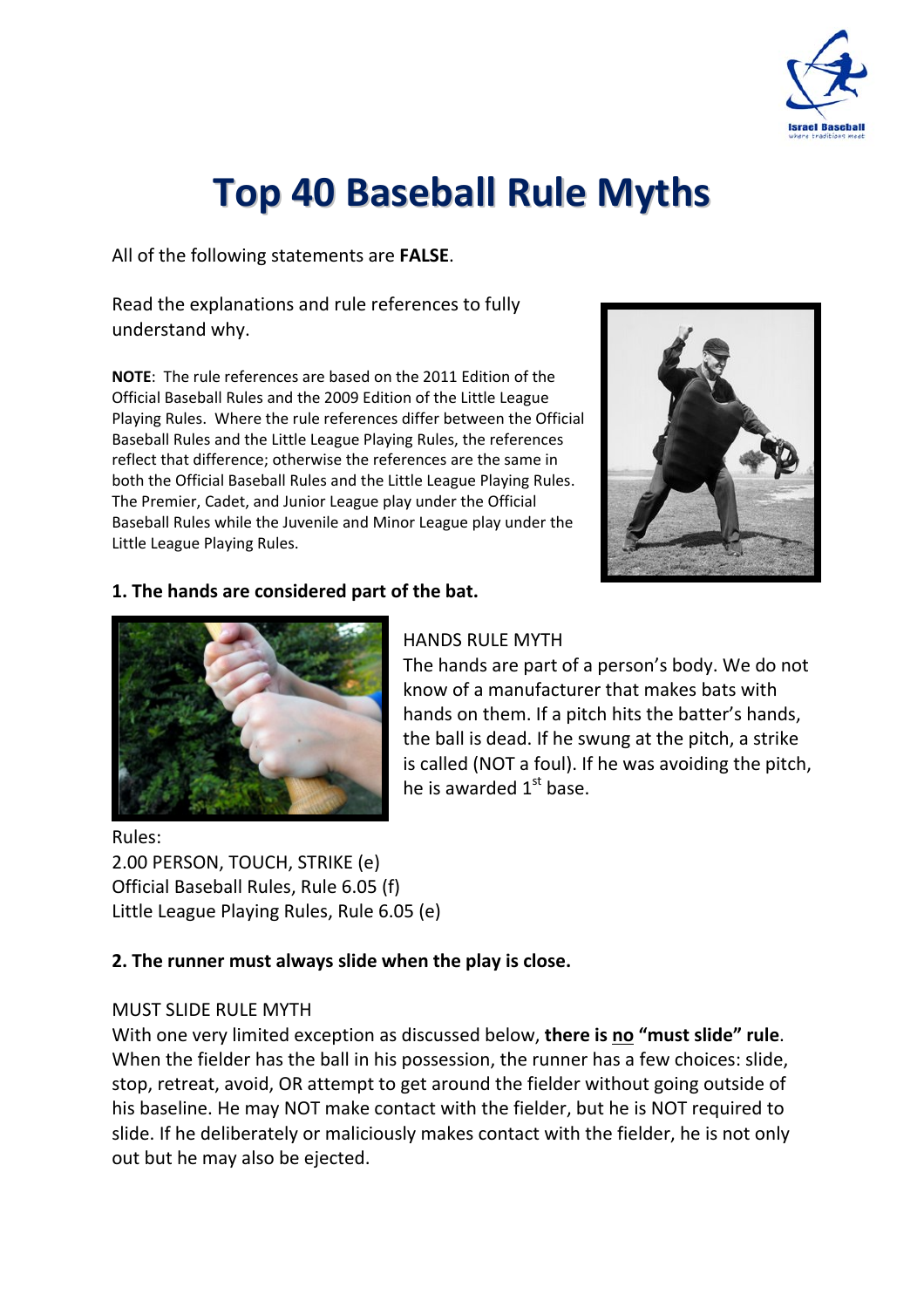**However**, under Cadet and Junior League Playing Rule 13.07.19, a runner must slide

when the runner is stealing home from 3rd base.

# Rules:

Little League Playing Rule 7.08 (a) (3) Minor League Playing Rule 11.07.14 Juvenile League Playing Rule 12.07.14 Young Cadet and Cadet League Playing Rule 13.07.14 Premier League Playing Rule 14.07.14 Young Cadet and Cadet League Playing Rule 13.07.19



# **3. If the batter breaks his wrists when swinging, it is a strike.**

# BREAKING WRISTS RULE MYTH

A strike is a judgment by the umpire as to whether the batter attempted to strike the ball. Breaking the wrists, or the barrel of the bat crossing the plate, are simply guides to making the judgment of an attempt; these are not rules.

Rule: 2.00 STRIKE



# **4. If a batted ball hits the plate first, it's a foul ball.**

# HIT PLATE RULE MYTH

The plate is in fair territory. There is nothing special about it. If a batted ball hits it, it is treated like any other batted ball.

Rule: 1.04

# **5. The batter cannot be called out for interference if he is in the batter's box.**

# BATTER BOX INTERFERENCE RULE MYTH

The batter's box is not a safety zone. A batter could be called out for interference if the umpire judges that interference could or should have been avoided.

The batter is protected while in the box for a short period of time. After he has had time to react to the play, he could be called for interference if he does not move out of the box and interferes with a play. Many people believe the batter's box is a safety zone for the batter. It is not. The batter MAY be called out for interference although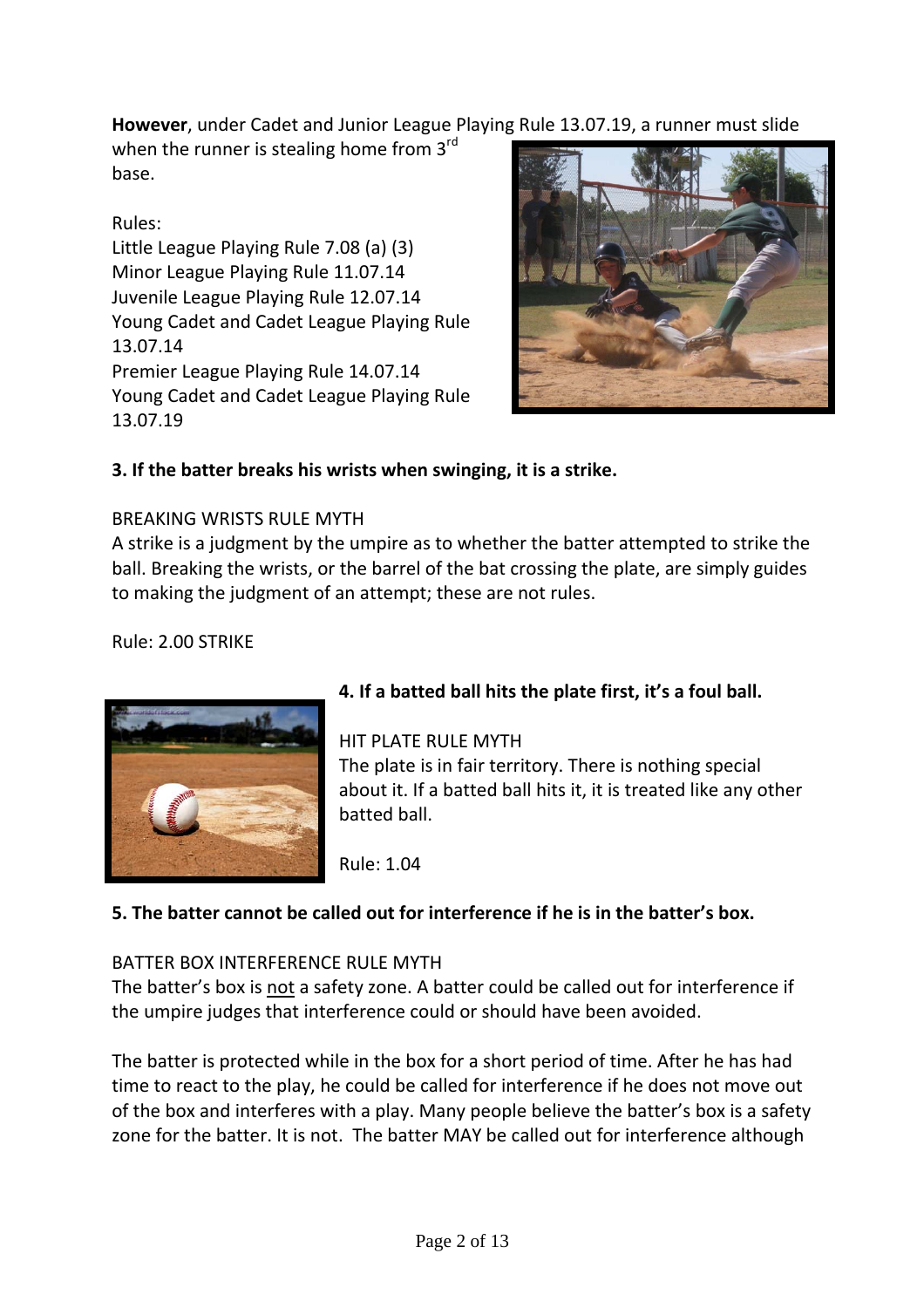he is within the box. The key words, impede, hinder, confuse or obstruct apply to this situation.

An umpire must use good judgment. The batter cannot be expected to disappear. If he has a chance to avoid interference after he has had time to react to the situation and does not, he is guilty. If he just swung at a pitch, or had to duck a pitch and is off‐balance, he can't reasonably be expected to then immediately avoid a play at the plate. However, after some time passes, if a play develops at the plate, the batter must get out of the box and avoid interference. The batter should always be called out when he makes contact and is outside the box.



Rules: 2.00 INTERFERENCE, 6.06 (c)

# **6. The ball is dead on a "foul tip".**

#### FOUL TIP RULE MYTH

There is nothing foul about a foul tip. If the ball nicks the bat and goes sharp and direct to the catcher's hand or glove and is caught, this is a foul-tip by definition. A foul tip is a strike and the ball is alive. It is the same as a swing-and-miss. If the ball is not caught, it is a foul ball. If the nicked pitch first hits the catcher somewhere other than the hand or glove, it is not a foul‐tip, it is a foul ball.

Rules: 2.00 FOUL TIP, STRIKE

## **7. The batter may not switch batter's boxes after 2 strikes.**

#### SWITCH BOX RULE MYTH

The batter can switch boxes at any time, *provided* he does not do it after the pitcher is ready to pitch.

Rule: 6.06 (b)

#### **8. The batter who batted out of order is the person declared out.**

#### OUT OF ORDER RULE MYTH

The PROPER batter is the one called out. Any hit or advance made by the batter or runners due to the hit, walk, error or other reason is nullified. The next batter is the one who follows the proper batter who was called out.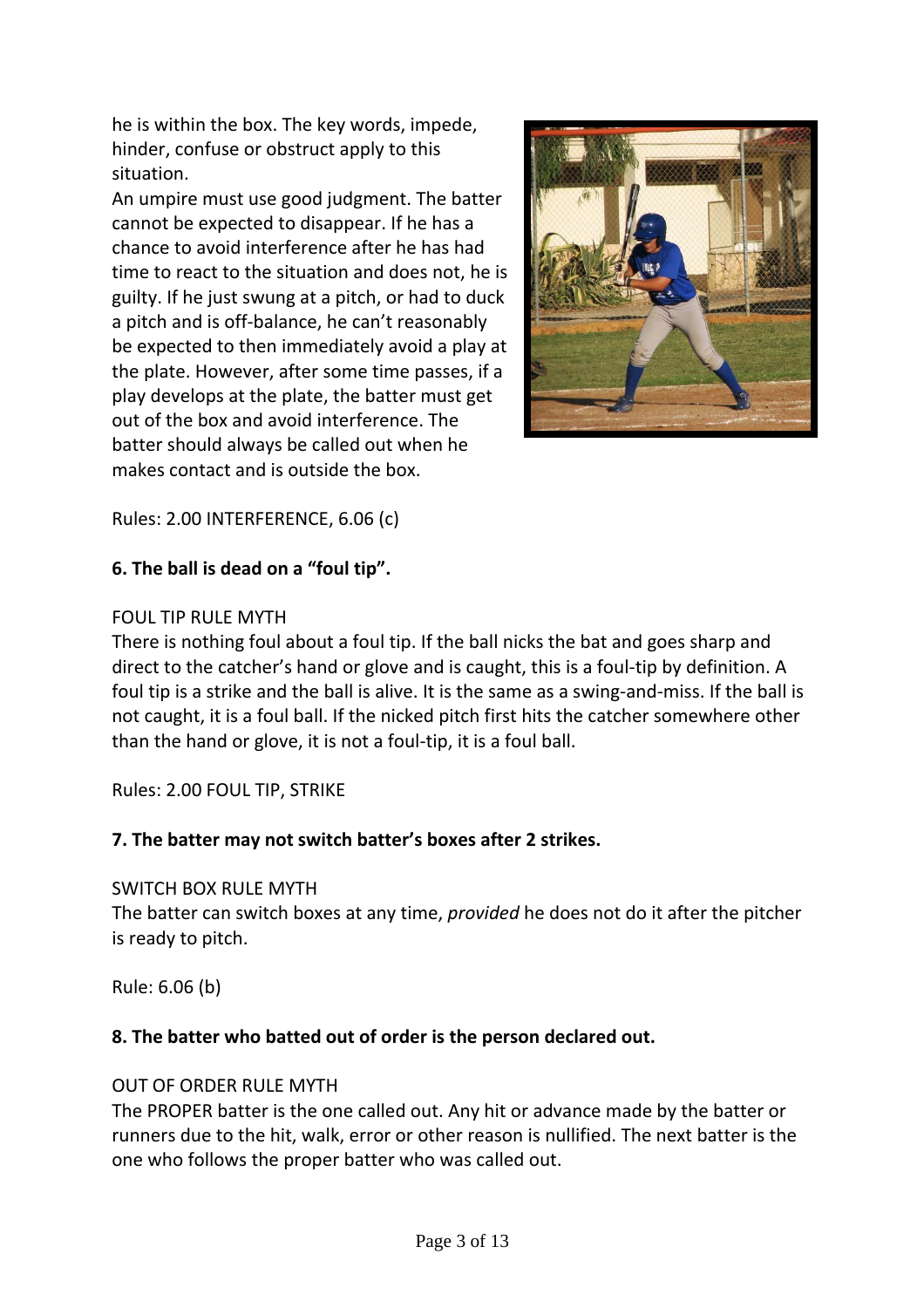Rule: 6.07 (b)



**9. The batter may not overrun 1st base when he gets a base on balls.**

OVERRUN FIRST BASE RULE MYTH Rule 7.08 (c) and (j) simply state that a batter‐runner must immediately return after overrunning  $1<sup>st</sup>$  base. It doesn't state any exceptions as to how the player became a runner. It could be a hit, walk, error or dropped 3<sup>rd</sup> strike.

To overrun means the runner's momentum carried him straight beyond the base after touching it. It does not mean to turn and attempt to advance. Nor does it mean that he stepped over it or stopped on it and then got off of it.

Rule: 7.08 (c) and (j)

# **10. The batter is out if he starts for the dugout before going to 1st base after a dropped 3rd strike.**

DROPPED THIRD STRIKE RULE MYTH

The batter may attempt  $1<sup>st</sup>$  base anytime before "he leaves the dirt circle surrounding home plate".

Official Baseball Rules, Rule 1.04 says the dirt circle surrounding home plate is "26 feet" in diameter. For those Cadet and Junior League fields where a dirt circle has not been carved out from a surrounding grassed area, the umpire should use his judgment to determine when a batter has left the area where Rule 1.04 says the dirt circle should be.

The batter becomes a runner when the  $3<sup>rd</sup>$  strike is not caught. Therefore, if there are 2 outs and there is a runner at  $1^{st}$  base,  $1^{st}$  and  $2^{nd}$  bases, or bases loaded, the batter creates a force by becoming a runner. These runners are all forced to advance and an out may be obtained by making a play on any one of them. If the bases are loaded, the catcher may step on home plate or throw to  $3^{rd}$  base.  $2^{nd}$  base, or  $1^{st}$  base.

**However**, Little League Rule 6.05 (b) which applies to the IAB's Juvenile and Minor League is different than the Official Baseball Rules. Under Little League Rule 6.05 (b), the batter is out when "a third strike is caught or not caught by the catcher."

Rules: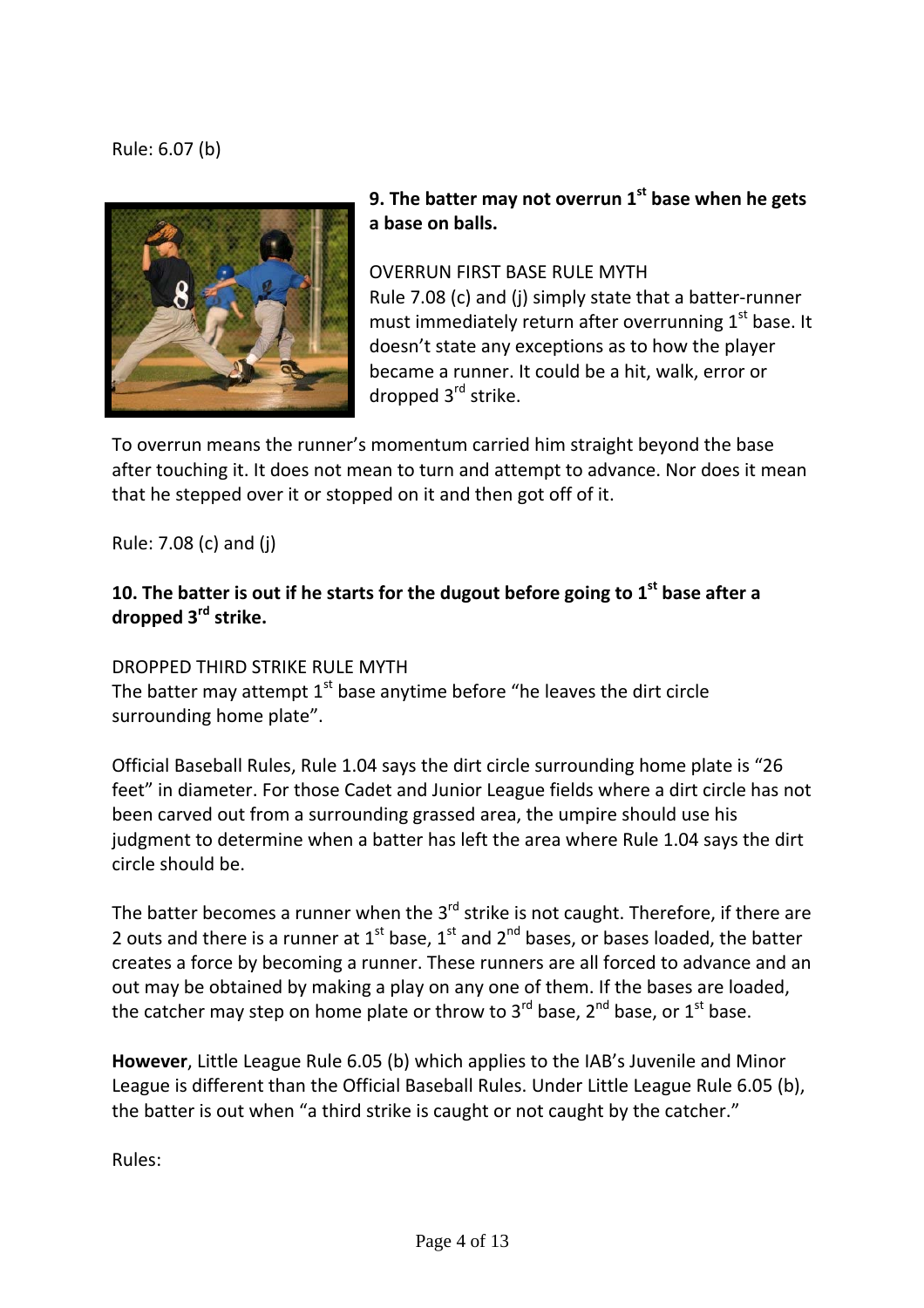Official Baseball Rules, 6.05 (c) and 6.09 (b) Little League Playing Rule 6.05 (b)

# **11. If the batter does not pull the bat out of the strike zone while in the bunting position, it's an automatic strike.**

BUNTING STRIKE RULE MYTH A strike is an attempt to hit the ball. Simply holding the bat over the plate is not an attempt. This is umpire judgment.

Rule 2.00 STRIKE

Rule 2.00 BUNT is a batted ball not swung at, but INTENTIONALLY met with the bat. The key words are "intentionally met". If no attempt is made to make contact with a ball outside the strike zone, it should be called a ball. An effort must be made to intentionally meet the ball with the bat.



# **12. The batter is out if a bunted ball hits the ground and bounces back up and hits the bat while the batter is holding the bat.**

## SECOND BAT HIT RULE MYTH

The rule says the BAT cannot hit the ball a second time. When the BALL hits the bat, it is not an out. Also, when the batter is still in the box when this happens, it's treated as simply a foul ball. If the batter is out of the box and the bat is over fair territory when the second hit occurs, the batter would be out.

Rules: Official Baseball Rules, Rule 6.05 (h) Little League Playing Rule 6.05 (g)

# **13. The batter is out if his foot touches the plate.**

# FOOT TOUCHES PLATE RULE MYTH

To be out, the batter's foot must be ENTIRELY outside the box when he contacts the pitch and the ball goes fair or foul. He is not out if he does not contact the pitch. There is no statement about touching the plate. The toe could be on the plate and the heel could be touching the line of the box, which means the foot is not entirely outside the box.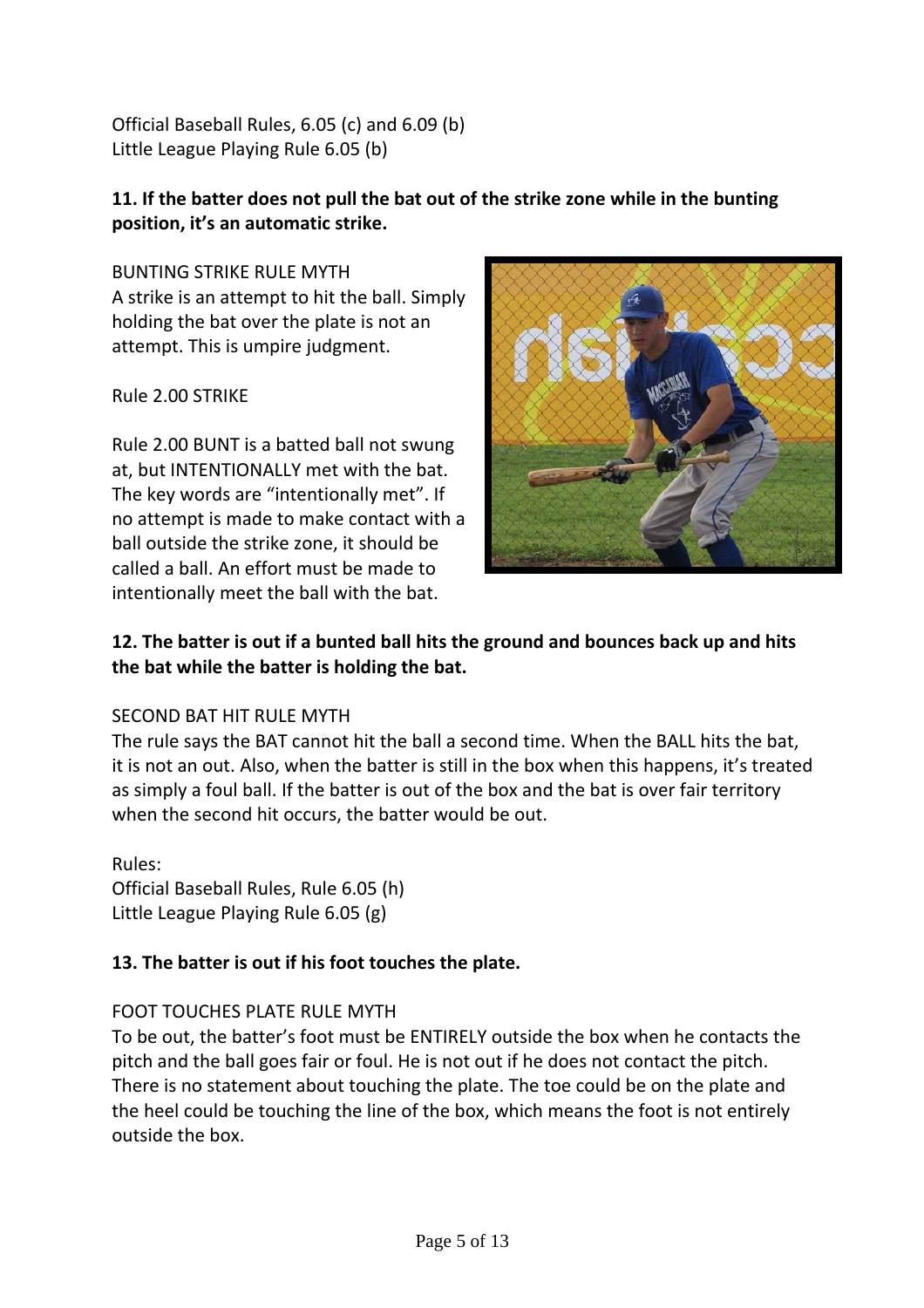# Rule: 6.06 (a)



# **14. The batter‐runner is always out if he runs outside the running lane after a bunted ball.**

RUNNING LANE RULE MYTH The runner must be out of the lane AND cause interference. He is not out simply for being outside the lane. He could be called for interference even while in the lane. This is a judgment call.

The runner may step out of the lane a step or two before the base if he moves from within the lane to out of it. If he is out of the lane the whole distance to the base and is hit with a throw, he should be out.

Rules: 2.00 INTERFERENCE Official Baseball Rules, Rule 6.05 (k) Little League Playing Rule 6.05 (j)

# 15. A runner is out if he slaps hands or high-fives other players, after a home run is **hit over the fence.**

## HIGH FIVE RULE MYTH

The ball is dead on a home run over the fence. You cannot be put out while the ball is dead except when you pass another runner or miss a base after a proper appeal.

Rules: 5.02, 7.05 (a)

#### **16. Tie goes to the runner.**

#### THE TIE RULE MYTH

There is no such thing in the world of umpiring. The runner is either out or safe. The umpire must judge out or safe. It is impossible to judge a tie.

## **17. The runner gets the base he's going to, plus one on a ball thrown out of play.**

#### OUT OF PLAY BALL RULE MYTH

When a fielder, other than the pitcher, throws the ball into dead ball area, the award is two bases.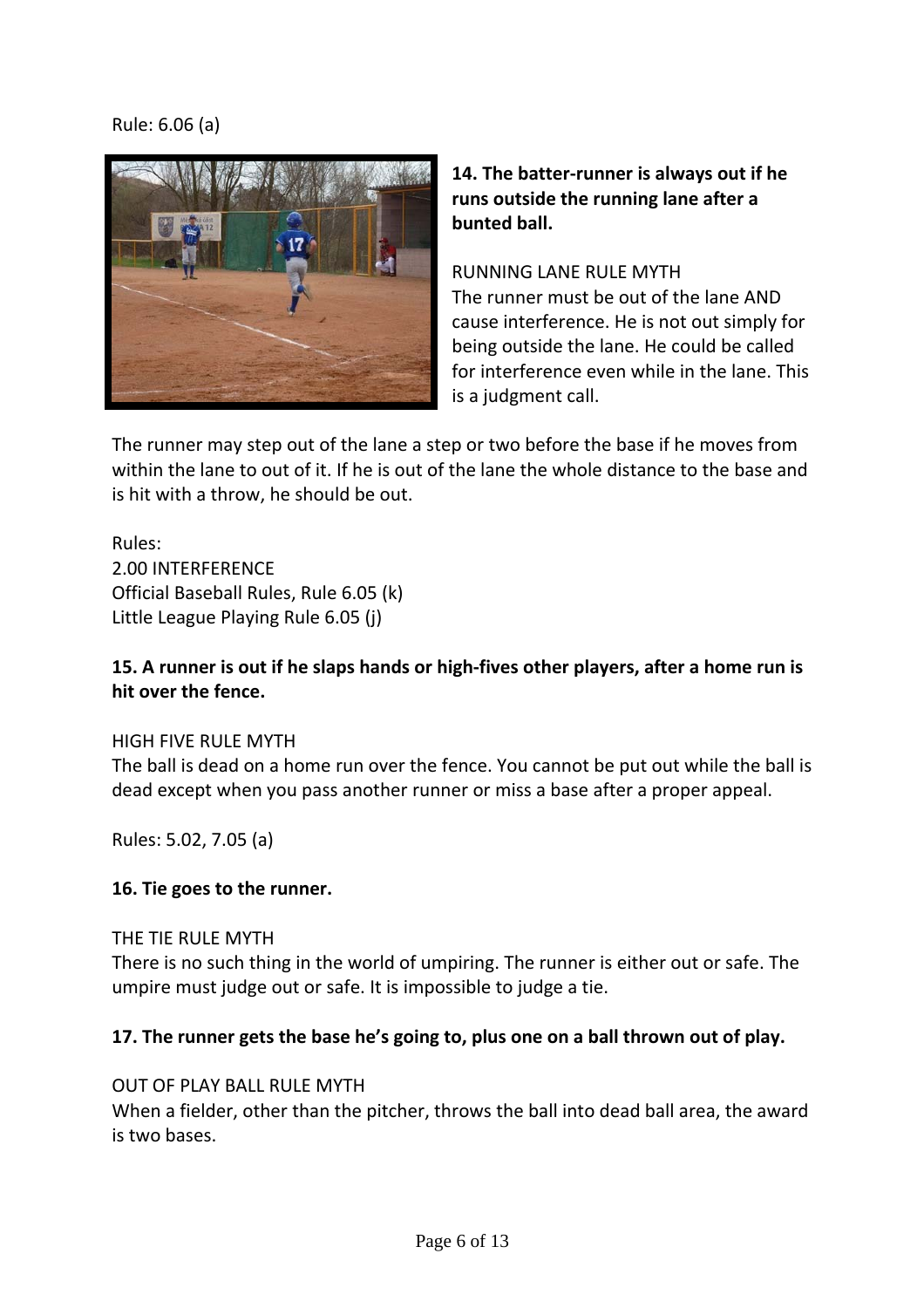The award is from where the runners were at the time of the pitch if it is the first play by an infielder before all runners have advanced or from where each runner was physically positioned at the time the ball left the thrower's hand on all other plays.

On a pitched ball that goes out of play or a ball thrown by the pitcher when in contact with the rubber to pick off a runner, all runners are awarded one base.

Rules: 7.05 (g) and (h)

# **18. Anytime a coach touches a runner, the runner is out.**

## COACH TOUCH RULE MYTH

Rule 7.09 (h) says the runner is out if the coach PHYSICALLY ASSISTS the runner. Hand slaps, back pats or simple touches are not physical assists.

#### **19. Runners may never run the bases in reverse order.**

REVERSE BASE RUNNING RULE MYTH To correct a base running mistake, the runner MUST retrace his steps and retouch the bases in reverse order. The only time a runner is out for running in reverse, is when he is making a travesty of the game or tries to confuse the defense.



Rules: 7.08 (i), 7.10 (b)

# **20. The batter‐runner must turn to his right after over running 1st base.**

## RIGHT TURN RULE MYTH

The batter‐runner may turn left or right, *provided* that if he turns left he does not make an attempt to advance. An attempt is a judgment made by the umpire. The requirement is that the runner must immediately return to  $1<sup>st</sup>$  base after overrunning or oversliding it.

Rules: 7.08 (c) and (j)

# **21. The runner is always safe when hit by a batted ball while touching a base.**

HIT BY BALL ON BASE RULE MYTH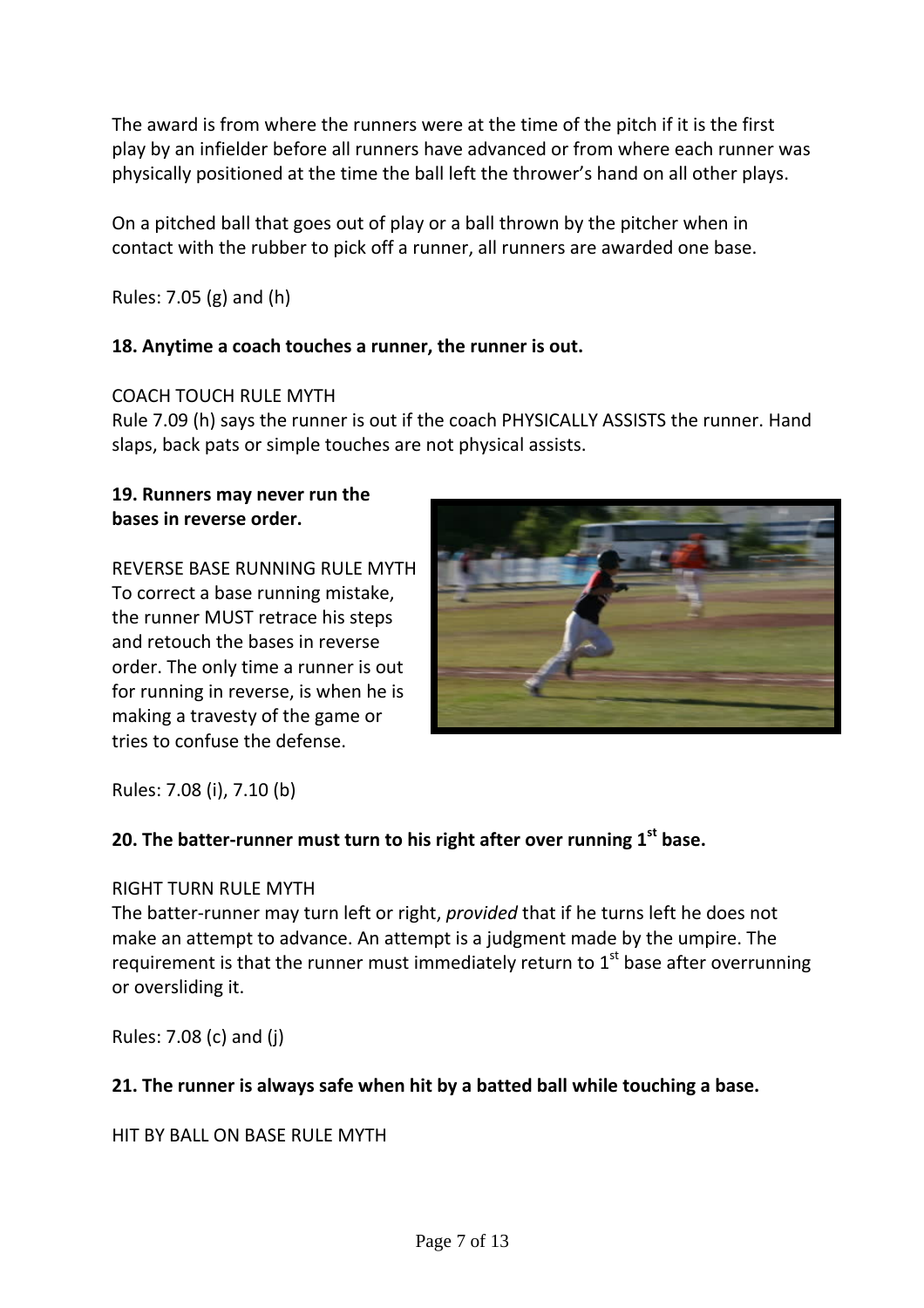The bases are in fair territory. A runner is out when hit by a fair batted ball while touching a base, except when hit by an infield fly or after the ball has passed a fielder and no other fielder had a play on the ball.

If the runner is touching  $1^{st}$  or  $3^{rd}$  base, he is not out unless the ball touches him over fair territory. If one foot is on the base and the other is in foul ground and he is hit on the foul ground foot, he is not out. It is a foul ball if the ball has not passed beyond  $1<sup>st</sup>$  or  $3<sup>rd</sup>$  base.

Rules: 5.09 (f), 7.08 (f)

# **22. A runner may not steal on a "foul tip".**

# NO STEAL ON FOUL TIP RULE MYTH

There is nothing foul about a foul tip. If the ball nicks the bat and goes to the catcher's glove and is caught, this is a foul‐tip by definition. A foul tip is a strike and the ball is alive. It is the same as a swing‐and‐miss. If the ball is not caught, it is a foul ball.

Rules: 2.00 FOUL TIP, STRIKE



**23. It is a force out when a runner is called out for not tagging up on a fly ball.**

FLY BALL FORCE OUT RULE MYTH A force play is when a runner is forced to advance because the batter became a runner. When the batter is out on a caught fly, all forces are removed. An out on a failure to tag‐

up is NOT a force out. This is an appeal play. Any runs that cross the plate before this out will count.

Rule: 2.00 FORCE PLAY, 4.09

# **24. An appeal on a runner who missed a base cannot be a force out.**

# MISSED BASE APPEAL RULE MYTH

A runner must touch all the bases. If the runner misses a base to which he was forced because the batter became a runner and is put out before touching that base, the out is still a force play. If this is the  $3^{rd}$  out, no runs may score. The base can be touched or the runner can be touched, either way it's a force out.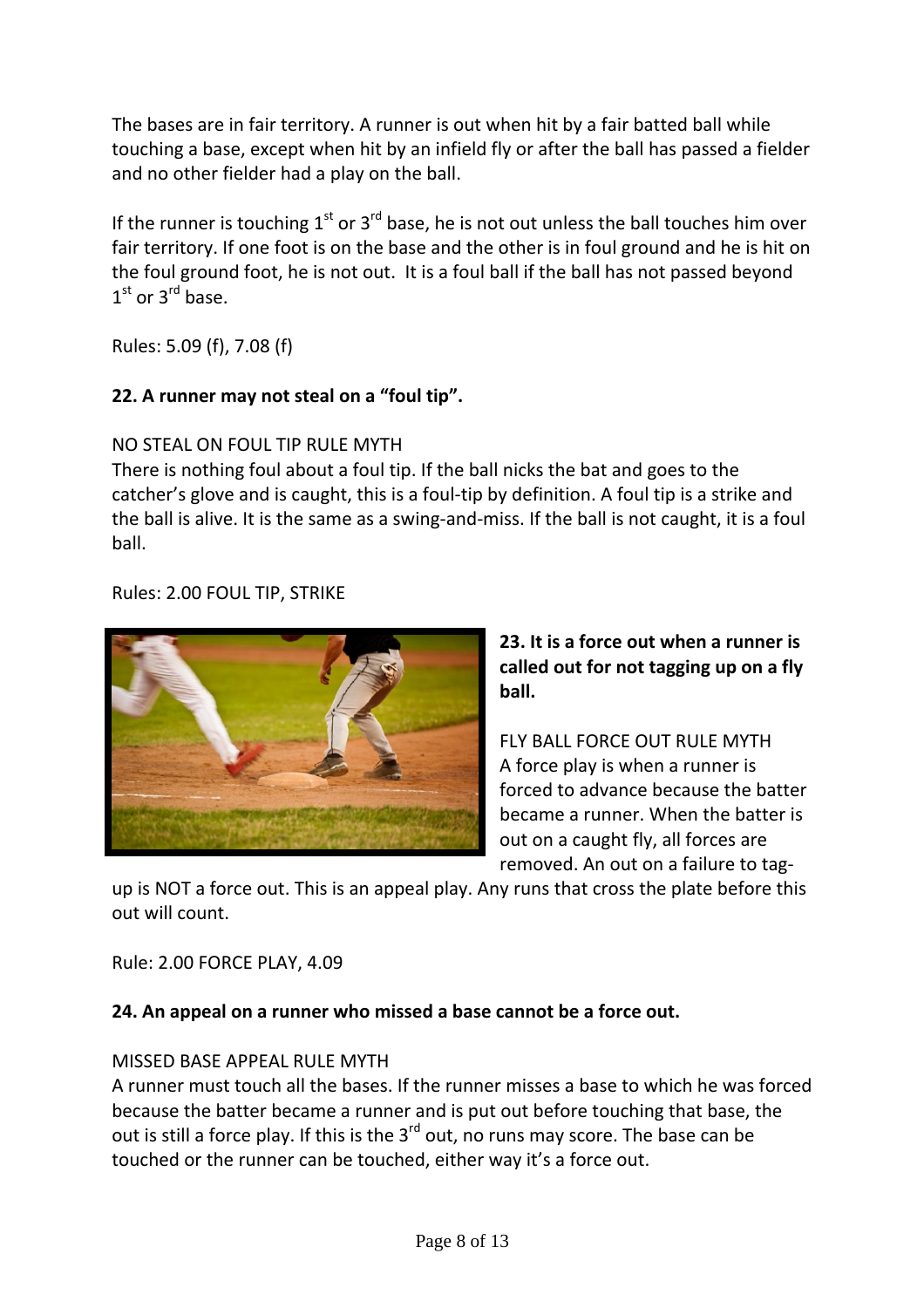# Rules: 2.00 FORCE PLAY, TAG, 7.08 (e), 7.10 (b)

# 25. A runner is out if he runs out of the baseline to avoid a fielder who is fielding a **batted ball.**

#### OUT OF THE BASELINE RULE MYTH

The runner MUST avoid a fielder attempting to field a BATTED ball. A runner is out for running out of the baseline, only when attempting to avoid a tag.

However, once the fielder fields the ball, the baseline re‐establishes itself. The baseline for the runner is from where the runner now is and in a direct line to the base.

Rules: 7.08 (a), 7.09 (j)

## **26. Runners may not advance when an infield fly is called.**

NO ADVANCE ON INFIELD FLY RULE MYTH An infield‐fly is no different than any other fly ball in regard to the runners. The only difference is that they are never forced to advance because the batter is out whether the ball is caught or not.

Rules: 2.00 INFIELD FLY Official Baseball Rules, Rule 6.05 (e) Little League Playing Rule 6.05 (d) Official Baseball Rules, Rule 7.10 (a) Little League Playing Rule 7.10 (a)



# **27. No run can score when a runner is called out for the 3rd out for not tagging up.**

## NO RUN ON THIRD OUT RULE MYTH

Yes, it can. This is not a force play. A force play is when a runner is forced to advance because the batter became a runner. When the batter is out on a caught fly, all forces are removed. An out on a failure to tag-up is NOT a force out. Any runs that cross the plate before this out will count.

Rules: 2.00 FORCE PLAY, 4.09, 7.10 (a)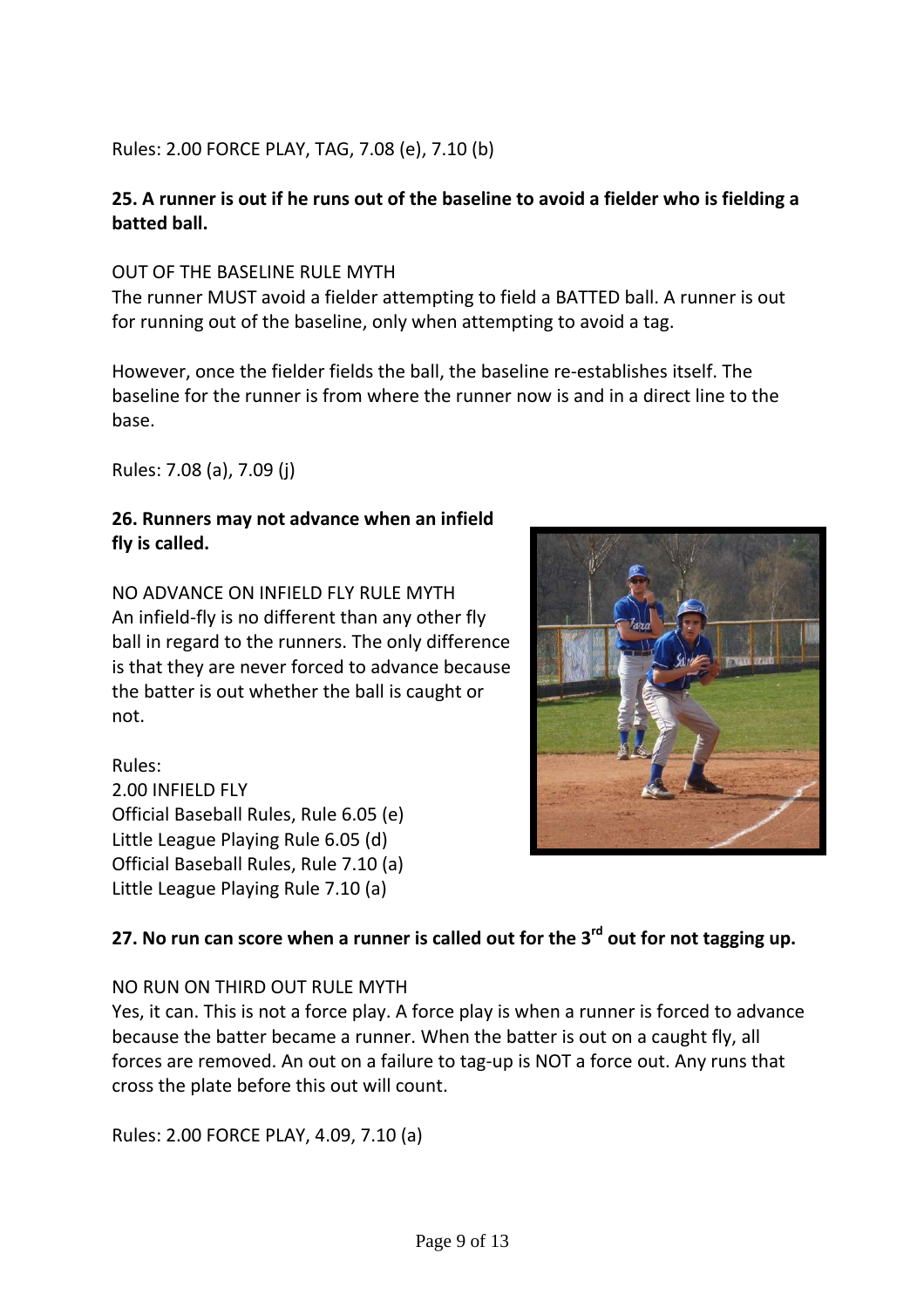# **28. A pitch that bounces to the plate cannot be hit.**

#### NO HIT ON BOUNCED PITCH RULE MYTH

A pitch is a ball delivered to the batter by the pitcher. It doesn't matter how it gets to the batter. The batter may hit any pitch that is thrown. A pitch that bounces before reaching the plate may never be a called strike or a legally caught third strike.



Rule: 2.00 PITCH (If the ball does not cross the foul line, it is not a pitch.)

# **29. The batter does not get 1st base if hit by a pitch after it bounces.**

# NO FIRST BASE ON BOUNCED PITCH RULE MYTH

A pitch is a ball delivered to the batter by the pitcher. It does not matter how it gets to the batter. If the batter is hit by a pitch while attempting to avoid it, he is awarded  $1<sup>st</sup>$  base.

Rules: 2.00 PITCH, 6.08 (b).

## **30. If a fielder holds a fly ball for 2 seconds, it's a catch.**

## TWO SECOND CATCH RULE MYTH

A catch is legal when the umpire judges that the fielder has COMPLETE control of the ball. The release of the ball must be voluntary and intentional.

Rule: 2.00 CATCH

## **31. You must tag the base with your foot on a force out or appeal.**

FOOT TAG RULE MYTH You can tag a base with ANY part of the body.

Rules: 2.00 FORCE PLAY, PERSON, TAG, 7.08 (e)

## **32. The ball is always immediately dead on a balk.**

## DEAD BALL ON BALK RULE MYTH

If a throw or pitch is made after the balk call, the ball is delayed dead. At the end of the play the balk may be enforced or not depending on what happened. On a throw;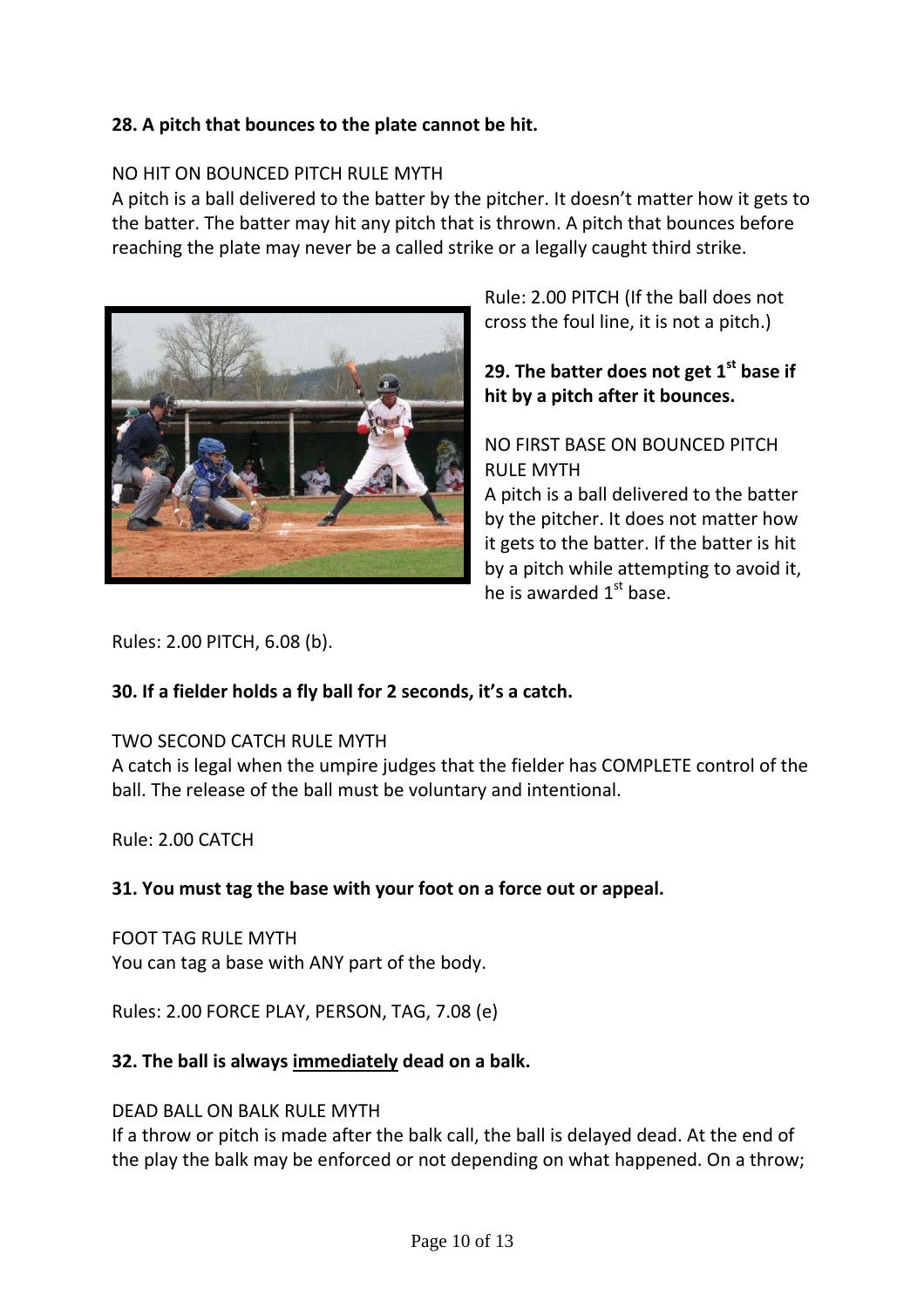if ALL runners advance on the play, the balk is ignored. If not, the balk award is enforced from the time of pitch. On a pitch; if ALL runners INCLUDING the batter, advance on the play, the balk is ignored. Otherwise, it is no pitch and the balk award is made from the time of the pitch.

Rule: 8.05 PENALTY

## **33. If a player's feet are in fair territory when the ball is touched, it is a fair ball.**

#### FAIR FEET, FAIR BALL RULE MYTH

The position of the player's feet or any other part of the body is irrelevant. A ball is judged fair or foul based on the relationship between the ball and the ground at the time the ball is touched by the fielder.

Rule: 2.00 FAIR, FOUL

## **34. The ball must always be returned to the pitcher before an appeal can be made.**

#### APPEAL RULE MYTH

An appeal may be made anytime the ball is alive. The only time the ball must go to the pitcher, is when time is out. The ball cannot be made live until the pitcher has the ball while on the rubber and the umpire says "Play." If time is not out, the appeal can be made immediately.

Rule: 2.00 APPEAL, 5.11, 7.10

# **35. With no runners on base, it is a ball if the pitcher starts his windup and then stops.**

## FALSE WINDUP RULE MYTH

A pitch is a ball delivered to the batter by the pitcher. If the ball is not delivered, it is not a pitch. Therefore it cannot be a ball. If this happens with runners on base, it is a balk.

The rule for Little League is different. It is an illegal pitch and a ball with or without runners on base.



Rule: 2.00 PITCH Little League Playing Rule 8.05

## **36. The pitcher must come to a set position before a pick off throw.**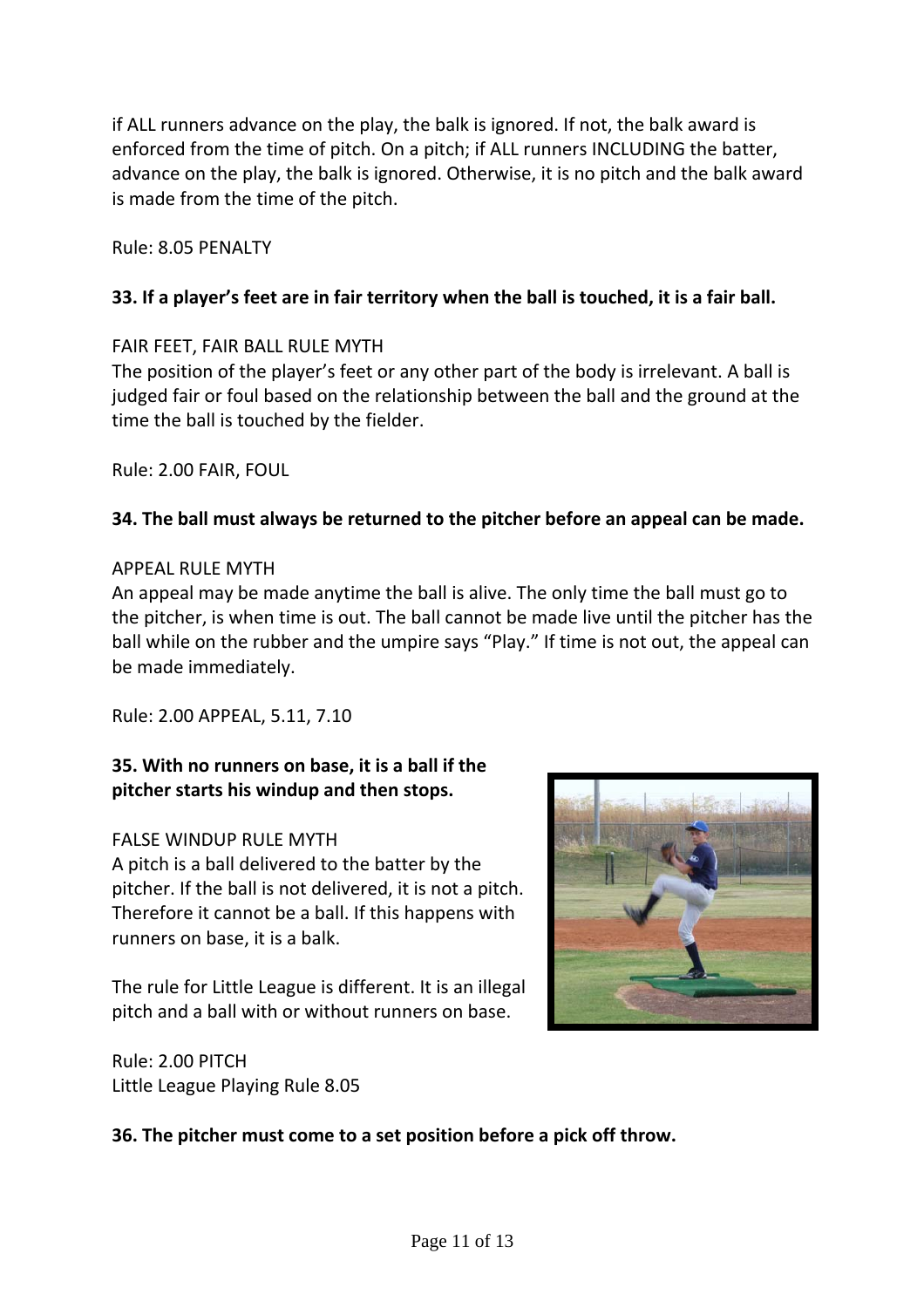## MUST SET TO PICK RULE MYTH

The pitcher is required to come to a complete stop in the "set" position before delivering the pitch, not before making a throw.

Rule: 8.05 (m)

# **37. The pitcher must step off the rubber before a pick‐off throw.**

#### MUST STEP OFF RUBBER TO PICK RULE MYTH

If the pitcher steps off the rubber, he is no longer the pitcher, he is a fielder. He can throw to a base from the rubber *provided* he does not break any of the rules under Rule 8.05.

Rule 8.01, 8.05



# **38. If a fielder catches a fly ball and then falls over the fence, it is a home run.**

# FIELDER OVER THE FENCE HOME RUN RULE MYTH

As long as the fielder is not touching the ground in dead ball territory when he catches the ball, it is a legal catch if he holds onto the ball and meets the definition of a catch.

If the catch is not the third out and the fielder falls down in dead ball territory after catching the ball, all runners are awarded one base. If the fielder remains on his feet in dead ball territory after the catch, the ball is alive and he may make a play.

When a fielder catches a ball in live ball territory and then carries the ball into dead ball territory, this is known as "catch and carry". Since many fields are not enclosed (i.e., they do not have a fences encircling the playing field), be aware of any local ground rules for "catch and carry".

Rules: 2.00 CATCH 5.10 (f) 6.05 (a) Official Baseball Rules, Rule 7.04 (c) Little League Playing Rule 7.04 (b)